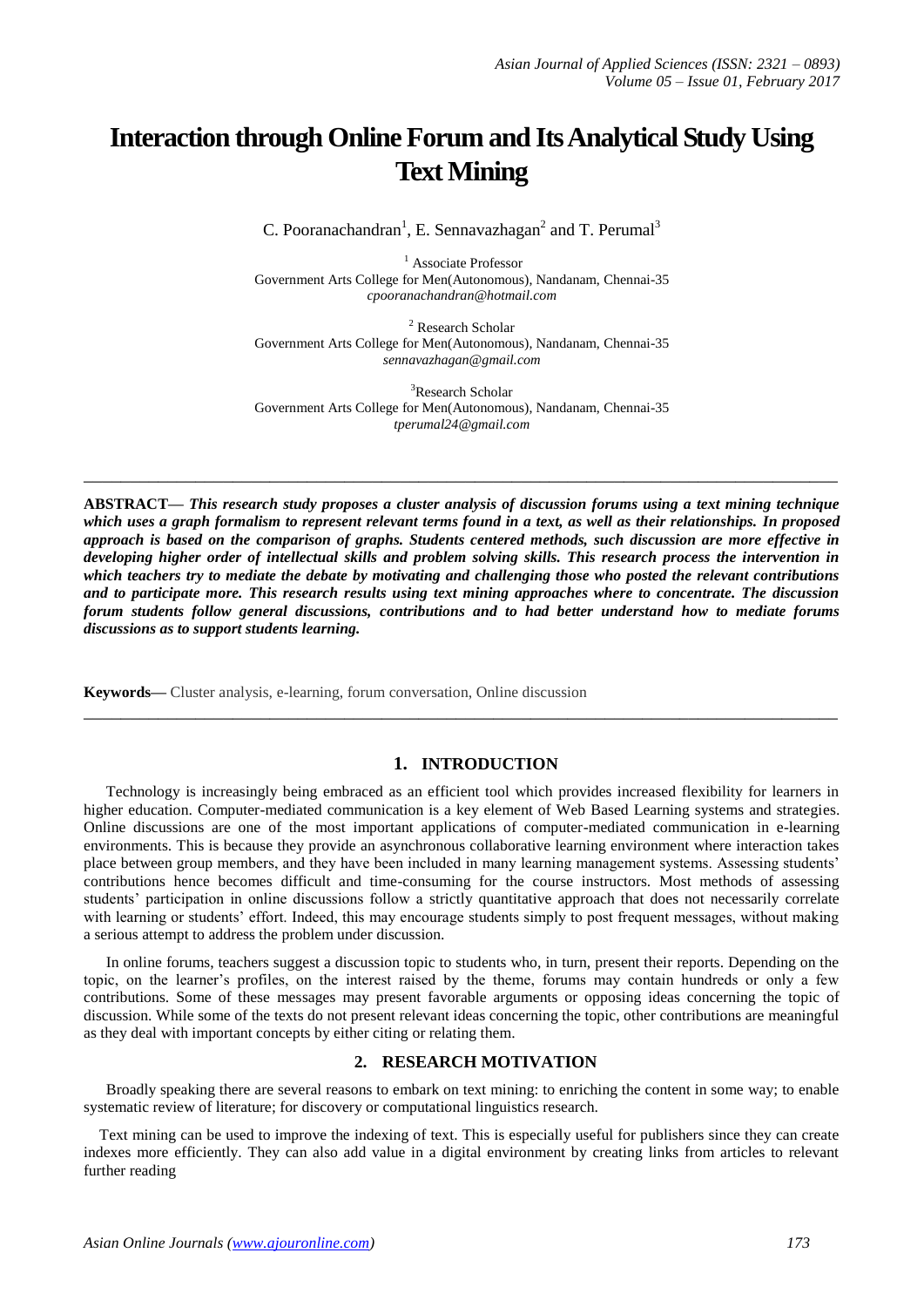Text mining can help a researcher systematically review a much large body of content and do it faster. There is considerable demand for this kind of text mining in the online learning environment: Furthermore, text mining can help researchers keep up with their field and reduce the risk that they miss something relevant.

## **3. TEXT MINING**

Text mining is the raw material for this research. This area appears to be driving a very large part of the current activity in text mining. Around half of the publishers recently surveyed have been approached by researchers in this field requesting permission to mine their content. This is also the area where the most progress is being made in developing new tools and techniques.

 This study aims at verifying a viable way to help teachers check relevant contributions posted in discussion forums. In this approach, teachers can observe how learners interact in the discussion and, by doing so, they may identify less significant texts.

The benefits of using online discussion forums and peer to peer learning for enhancing student learning are well known. Other than in full online courses, their adoption in traditional learning environments complementing face-to-face teaching is increasing and has now become a common educational strategy in higher education. In fact, interest in using online discussion forum as an indicator of students' performance is increasing. online discussion forum and case study analysis in teaching a postgraduate elective unit to accounting and other business students. The objective is to combine the benefits of case study method of teaching with online discussion forum to enhance the quality of learning while making this an assessment component in order to ensure active students' participation.

 Traditional forums do not provide functionality to re-order responses based on correctness, they merely list responses chronologically. Moreover, users are free to respond with non-answers such as: "I have this same problem!", "Can you provide more information?", "No idea, good luck.", and "Thanks, that solved it." None of these responses constitute answers to the original poster's question. New visitors with the same question must invariably sift through non-answers to find answers. This often leads to the creation of a new thread with the same question and the ubiquitous non-answer response.

## **4. FORUM DEVELOPMENT**

Online forum is the discussion area now a day the most of the conversation area is the forum the many fields are in the forum discussion each area they have one forum to discuss about their product and the clarification. This chapter we discuss how we developed the forum for the education area. The heading wise we discuss the development of the forum.

Here researcher developed that online forum for the education side. All the students are having many questions to ask to professor so the time and the professor availability not there in the college hours so the students not getting their answer with time and they not able to fulfil their answers. Here all the students can able to register in the forum and they can rise their questions in the forum. Some students have some ideas they will reply for the posts. Our staff also registered in the forum so they can give some idea in the forum so the student gets answer in both the side (student or staff) they will get their posts reply

This study is relevant due to the importance of doing a qualitative evaluation of the messages registered by students in online discussion forums, that is, meaningful contributions concerning the theme being debated. Quantitative analysis is simpler to be implemented, for instance, when verifying the participation rate of learners and the extent of the discussions. However, according to Mazzolini, it does not represent an adequate way of portraying contributions in a forum. For teachers, qualitative analysis is essential so that they carry out a close assistance of how learners are building their knowledge. Moreover, it allows teachers to verify the real contribution of each student, observe and interfere in the discussions.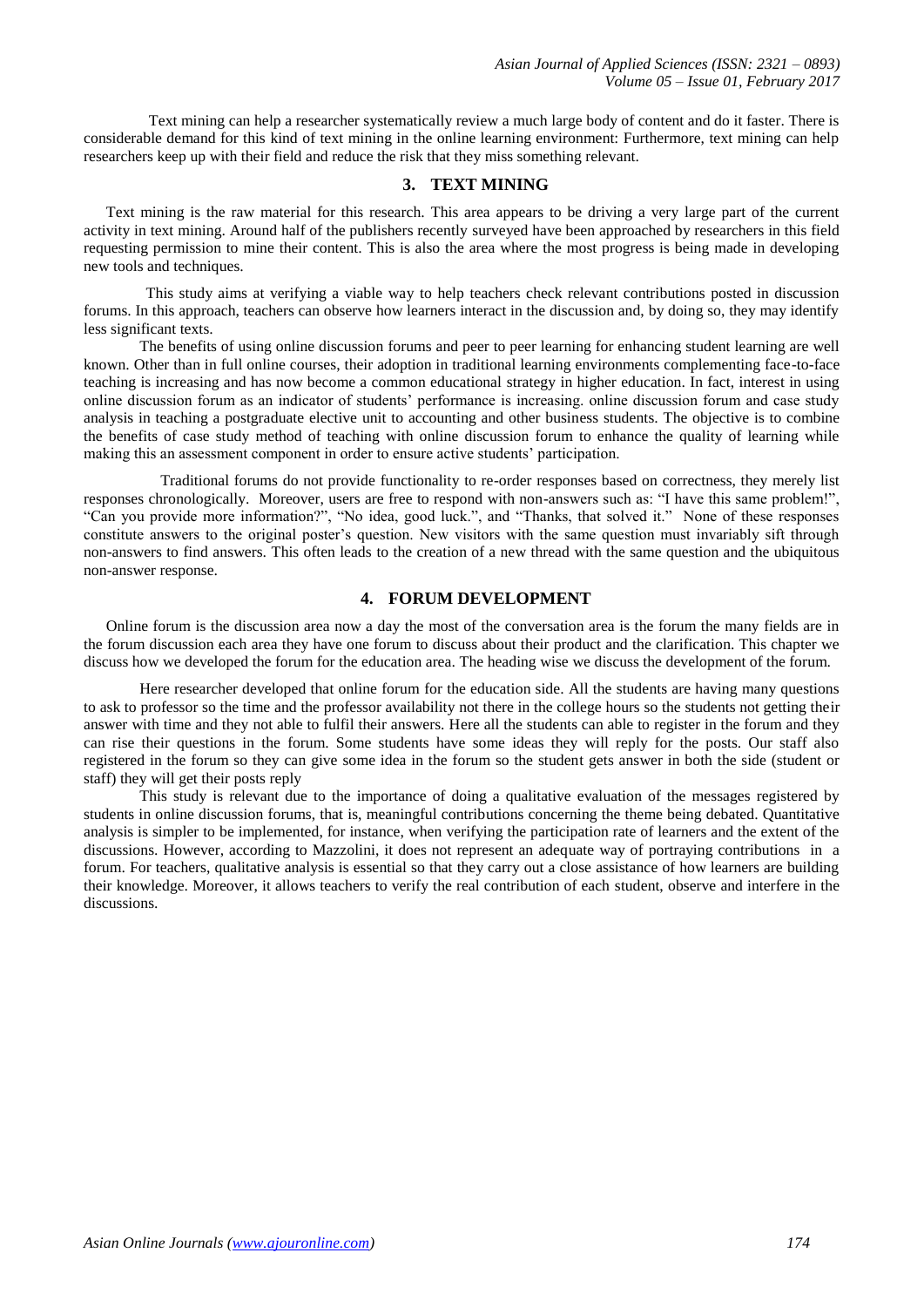

## **5. FORUM DISCUSSION**

In online forums, teachers suggest a discussion topic to students who, in turn, present their reports. Depending on the topic, on the learners profiles, on the interest raised by the theme, forums may contain hundreds or only a few contributions. Some of these messages may present favorable arguments or opposing ideas concerning the topic of discussion. While some of the texts do not present relevant ideas concerning the topic, other contributions are meaningful as they deal with important concepts by either citing or relating them.

Participation in discussion forums is an important learning activity in distance education, allowing the teacher to identify important information about their pupils. For teachers, forum analysis is essential as a means to provide a closer view on how learners build their knowledge. Moreover, it allows teachers to verify the real contribution of each student, observe and interfere in the discussions. However, in the case of very large groups, analyzing students" posts can be quite time consuming. Thus, a content analysis technique may be helpful to teachers as to enable them to focus more on finding out why some students have not discussed important concepts related to the main topic.

 A potentially useful intellectual tool for researchers is the ability to make connections between seemingly unrelated facts and as a consequence create inspired new ideas, approaches or hypotheses for their current work. This can be achieved through a process known as text mining.

## **6. ANALYSIS AND INTERPRETATION**

Analysis of data involves styling the tabulated material in order to determine inherent facts or meanings. Analytical techniques have contributed greatly in gathering, organizing and interpreting text data. The processing of text data through analytical calls for competence in the use of analytics methods and for understanding of concepts that underline their development and their application.

The data collected have been analysed text mining with the help of R studio. The analysis of the study is divided into two parts namely preliminary analysis and major analysis.

| <b>Slno</b>    | Category          | <b>Replies</b> |
|----------------|-------------------|----------------|
|                | Post 1            | 11             |
| $\mathfrak{D}$ | Post 2            |                |
| 3              | Post <sub>3</sub> |                |
|                | Post 4            | 22             |
| 5              | Post 5            |                |
| .<br>__        |                   |                |

Table 6.1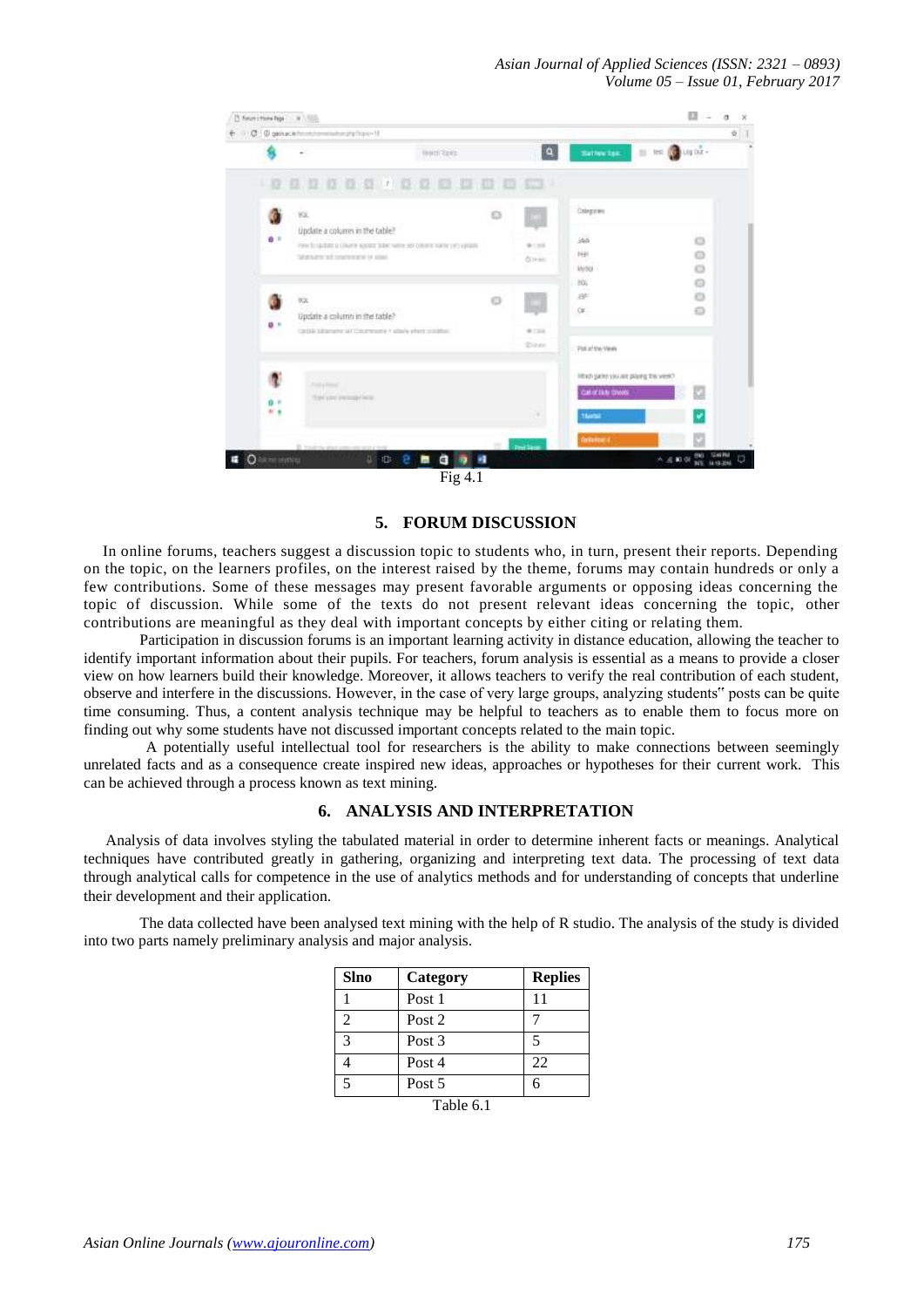

 First finding the word frequency , word cloud and hierarchical clustering for the number of posts taken by sample in the college forum.

 the most of the bold or highlighted words are the maximum possibility words or possible way the questions occur in the practical viva vise time. Use of the most repeated values are the most possible questions so the text mining used to represent the most asking questions and hints of the post.





 The number of posts taken from the forum are concuded that the given word cloud diagram. The maximum number of users the posts are related to the education oreiented because the students concentrate their studies compared to the extra curicular activites so the teachers should note these from the researach then they concentrate those students and participate in the forum higher in the education side.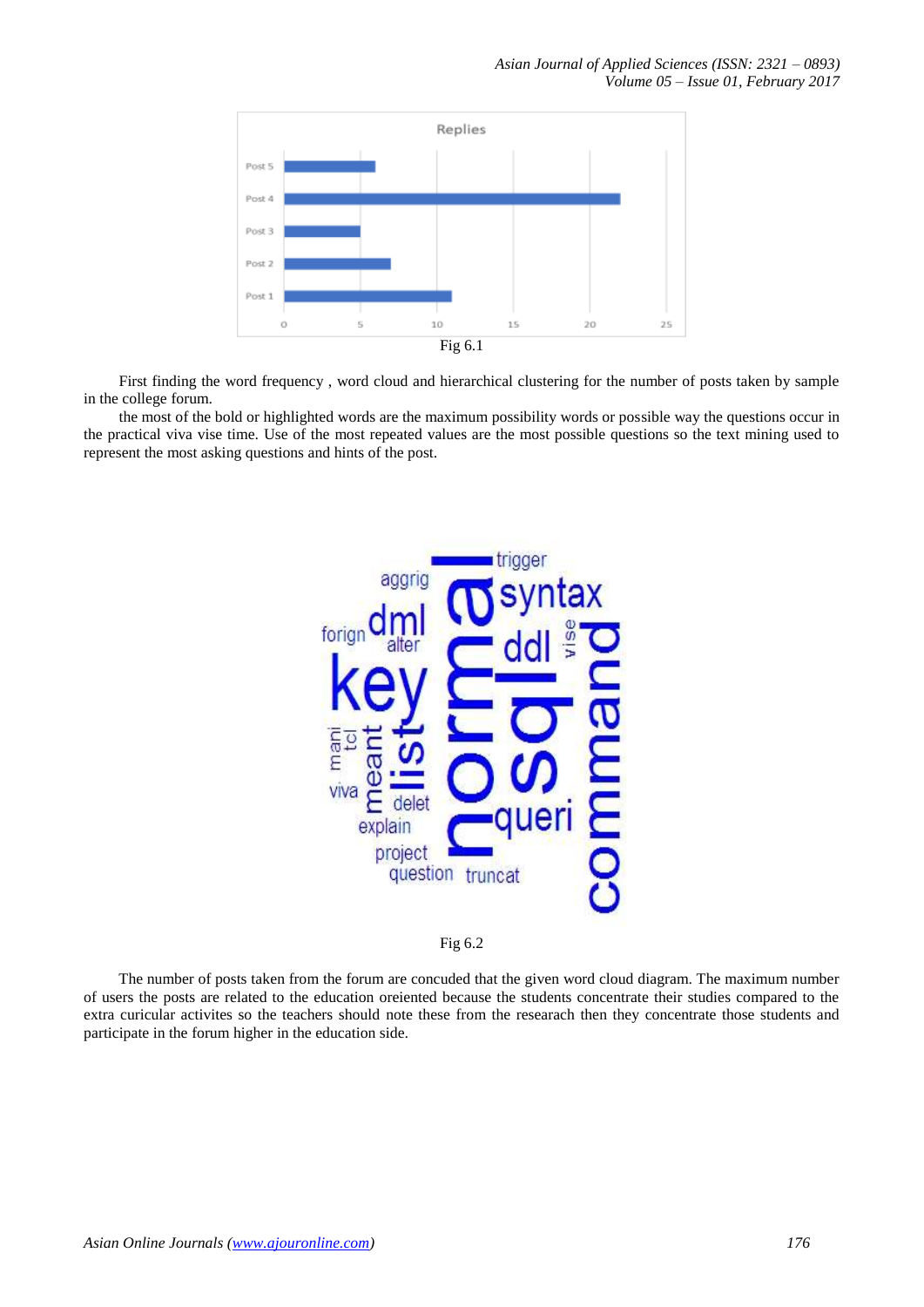

Fig 6.3

## **7. CONCLUSION**

Interest in using online discussion forum as an indicator of students' performance is increasing and behavior. The initial experiments made for this paper show that text mining using graph representation can be applied in the creation of relevance indicators for forum messages. With such analysis at hand, students have a tool that may help them follow relevant contributions made by learners in discussion forums. There is further scope for study on Student and faculty in the forum conversation.

#### **8. REFERENCES**

- [1] A Clauset, MEJ Newman, C Moore: Finding community structure in very large networks, http://www.arxiv.org/abs/cond-mat/0408187
- [2] A.M. Kaplan, and M. Haenlein, "Users of the world, unite! The challenges and opportunities of Social Media", Business Horizons, 2010, 53, 1, pp. 59–68
- [3] BrenoFabrício Terra Azevedo, Patricia Alejandra Behar and Eliseo BerniReategui, Qualitative Analysis of Discussion Forums, Dynamic Publishers Inc., USA, April 2011
- [4] C. E. Cutrona and J. A. Suhr, "Controllability of Stressful Events and Satisfaction With Spouse Support Behaviors," Communication Research, vol. 19, pp. 154-174, 1992.
- [5] De Wever, B., Schellens, T., Valcke, M. and Van Keer, H, 2005, "Content analysis schemes to analyze transcripts of online asynchronous discussion groups: A review", Computers & Education 46 (1), pp. 6–28.
- [6] Dustdar, S.; Gall, H., Architectural concerns in distributed and mobile collaborative systems, Parallel, Distributed and Network-Based Processing, 2003. Proceedings of the Eleventh Euromicro Conference, pp.475,483, 5-7 Feb. 2003
- [7] Dracula Graph Library, 2010. Dracula Graph Library, [Online], Available: http://www.graphdracula.net [Oct 2011].
- [8] E. Wenger, Community of practice. Cambridge university press, 1998.
- [9] F. Antonelli and M. L. Sapino, "A rule based approach to message board topics classification," presented at the the 11th international conference on Advances in Multimedia Information Systems, 2005.
- [10]G. Somprasertsri and P. Lalitrojwong, "Mining Feature-Opinion in Online Customer Reviews for Opinion Summarization," 2010.
- [11]G. Eysenbach, "Medicine 2.0: Social Networking, Collaboration, Participation, Apomediation, and Openness,"J. Med. Internet Res, vol. 10, p. e22, 2008.
- [12]K. Cai, S. Bao, Z. Yang, J. Tang, R. Ma, L. Zhang, et al., "OOLAM: an opinion oriented link analysis model for influence persona discovery," presented at the Proceedings of the fourth ACM international conference on Web search and data mining, Hong Kong, China, 2011.
- [13]Krebs, V. Social Network Analysis, [Online], Available: http://www.orgnet.com/sna.html [Oct 2011]